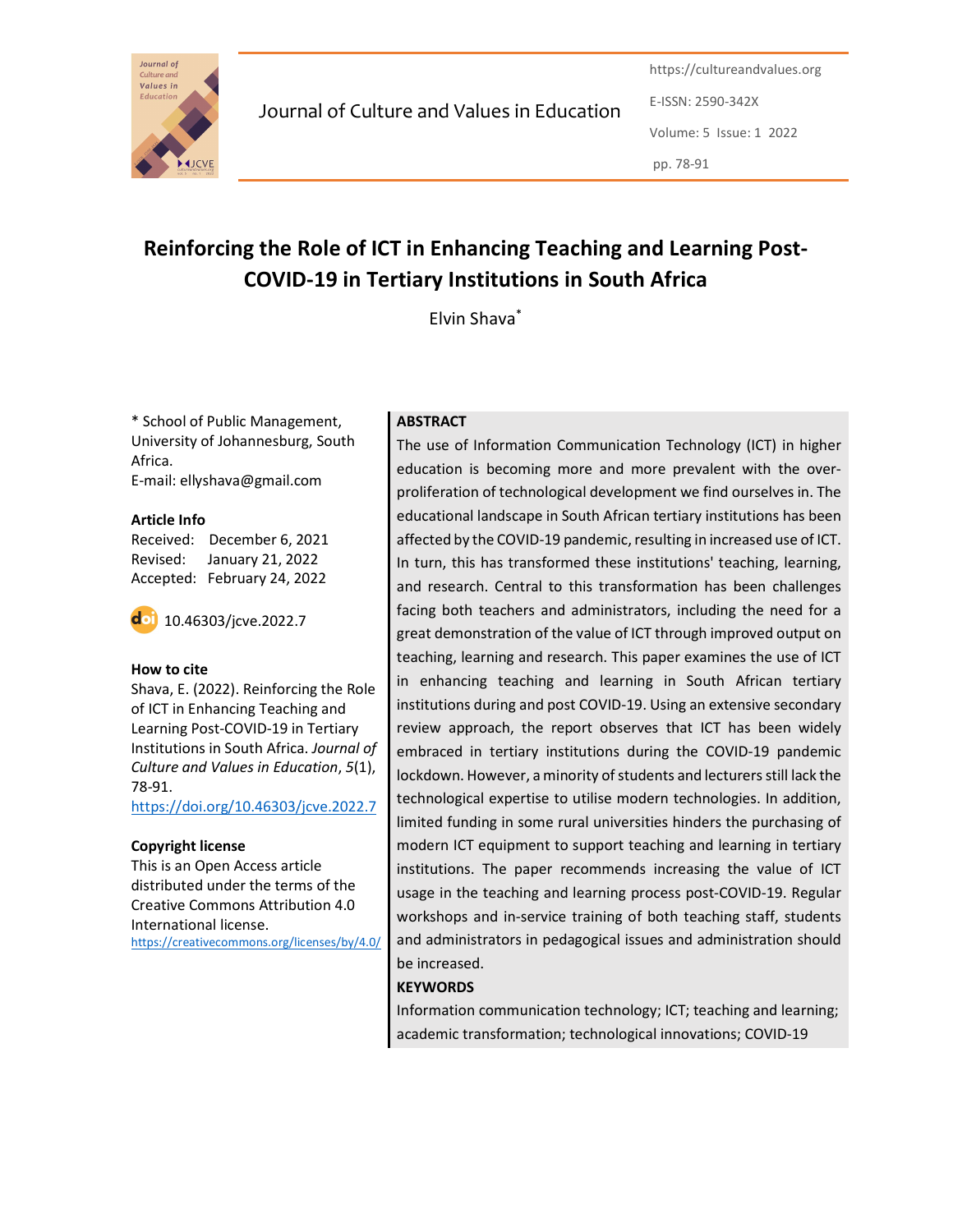## **INTRODUCTION**

The use of Information Communication Technology (ICT) in higher education is becoming increasingly critical with the over-proliferation of technological development we find ourselves in (Mlambo et al. 2020). Technology use allows learners to increase their willingness to acquire extensive knowledge and improve their learning processes more than what educators could offer (Sima et al. 2020). In South Africa, ICTs are crucial in spearheading social and economic development. The ICT Policy White Paper (2016) regards ICTs as a wide range of technologies that include fixed wireless telephony, computing and information technology, broadcasting, internet, audio and visual content including traditional methods of communication and postal deliveries. Clarke (2020) argues that ICTs can transform how citizens interact, socialise, conduct business, run the government, and uphold accountability to citizens. The unprecedented outbreak of COVID-19 globally triggered large-scale institutional and behavioural shock effects in different facets of human activity, including education and health of students and families (Morris and Chapman, 2020). As noted by UNESCO (2020), COVID-19 affected an estimated 1, 5 billion students globally, ranging from primary to tertiary institutions, as they failed to attend school, fearing the severity of the virus. In South Africa, COVID-19 wreaked havoc in many tertiary institutions, as these were not adequately prepared to migrate to online learning as a responsive measure to curb the spread of the virus (Masha, 2021; Mhlanga & Moloi, 2020). The massive and urgent closures primarily affected tertiary institutions globally as the urge to adopt quick fixes in various digital learning platforms became a reality (Jandrić, 2020). Among the teaching and learning ICTs adopted in some South African universities during COVID-19 are Zoom, Telegram, Microsoft Teams, Blackboard, Google Classroom and Modular Object-Oriented Dynamic Learning Environment (MOODLE). Teras et al. (2020) warn that using these ICTs in tertiary education has redefined and reduced teaching and learning concepts.

Nonetheless, the rapid migration from contact classes to online teaching was the only viable option for many tertiary institutions in South Africa to continue learning. Although nobody anticipated COVID-19 to transform the teaching and learning landscape, Bastani (2019) draws researchers to the previous proclamation by Selwyn (2010), who predicted that ICT would somehow 'disrupt' or revolutionarise' education. The outbreak of COVID-19 inevitably allowed for more technology use in tertiary institutions in South Africa and other nations to increase student engagement with their educators (Williamson, 2020). Utilising digital platforms during COVID-19 was meant to ensure continuity of teaching and learning, although recent research criticises these quick-fix measures as unsustainable in the long term. Post COVID-19 may require tertiary institutions globally to revisit the blended learning approach in universities because online teaching in low-income countries can widen the skills and poverty gap due to lack of access to ICT gadgets (Fuchs, 2020).

Although recent research confirms the use of ICT in improving teaching and learning in South African tertiary institutions, it is vital to provide a critical evaluation of how ICTs, as innovative technology, can help close the gap created by migration to online learning COVID-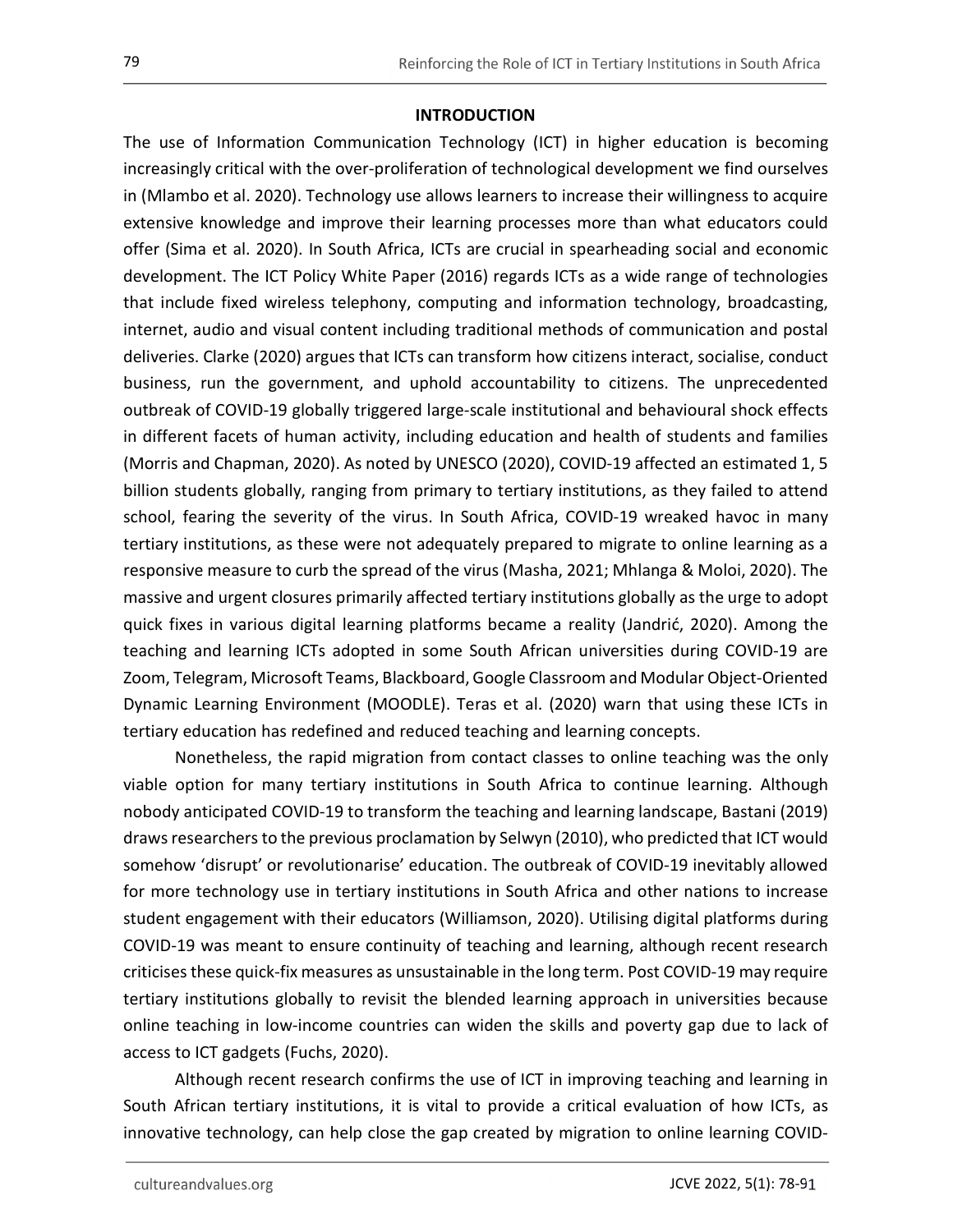for further studies.

19. Examining new approaches that can be used post-COVID-19 is significant to ensure educators deliver quality education to learners. With this understanding in mind, the article responds to the following questions: What challenges are there in using ICT to enhance online teaching and learning during and post-COVID-19 in tertiary institutions? How can ICTs be integrated into teaching and learning to enhance post-COVID-19 epistemic access? What is the future of teaching and learning post-COVID 19 in South African tertiary institutions? The remainder of the article focuses on the literature review followed by the methodology adopted. The third section provides a presentation and discussion of findings, followed by a section on the conclusions of the study. The last section offers recommendations and direction

#### LITERATURE REVIEW

The implementation of ICT as part of learning depends on the acceptance and understanding of students' and educators' potential benefits (Baytak et al., 2011; Tadeu et al., 2019). Many theories, such as the Technology Acceptance Model, illustrate how end-user acceptance of technology can improve productivity. However, this article adopted the Knowledge Gap Theory as it helps explain the dangers ICT can pose to students from disadvantaged backgrounds. According to the Knowledge Gap Theory, knowledge is not equally obtained by all members of society as persons of respectable economic and social standing have strong capabilities to obtain information (Weng, 2000). As a result, two groups emerge, namely those with higher education based on several topics, and those with lower education who know less (Tichenor et al. 1970). As the COVID-19 pandemic is still haunting nations, the future of education at all levels will be online learning. This theory draws researchers' attention to worrying trends that may further widen the digital gap in tertiary institutions as students from low-income families may be left behind due to poor internet connection, absence of data, and poverty.

#### ICT and educational transformation during COVID-19

Questions are being posed in the literature regarding the effectiveness of ICTs in transforming tertiary education, and whether ICTs will be more influential post-COVID-19. Albion et al. (2015) argue that using digital technologies in classrooms has not yet produced systemic transformation or promoting "islands of innovation" resulting from teachers' ability to utilise ICTs to innovate in their teaching practices without involving a formal lifelong learning process. The study by Williamson et al. (2019) addressed the critical concerns in education technology research before the outbreak of COVID-19. They argue that educational research should prove how technology can fix existing problems and new challenges caused by education technology. Selwyn et al. (2020) advocate creating a crucial ed-tech agenda and proactivity months before the pandemic. Long before the pandemic, leading researchers had already stated advocating for urgent education technology research (Bulfin et al. 2015; Jandrić, 2017). This proposition gathers momentum as the COVID-19 pandemic progresses.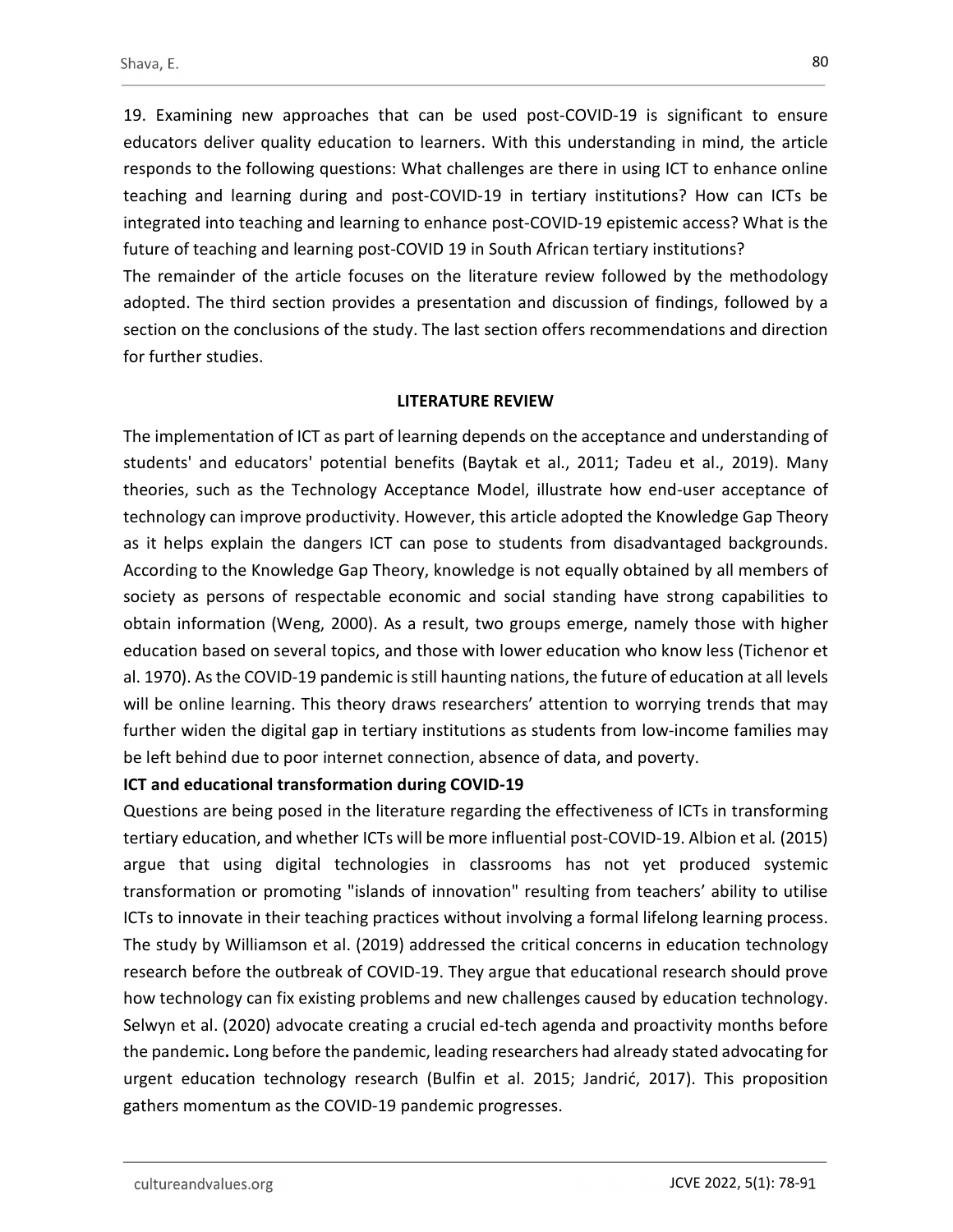Since past studies have predicted that ICTs will be used in education, there are three main aspects that are likely to be considered: autonomy, capability and creativity (Macgilchrist, 2019). Jandri (2020) suggests that autonomy is achieved by those students who control their learning by working alone and in groups. Educators can provide students the chance to demonstrate their teamwork capabilities to finish a given task; hence, ICTs can be utilised to gather detailed information that can be risky, and at the same time educating students on failure. Through ICTs, educators gain autonomy by preparing study material for students as a strategy to empower students to look for more information as compared to being spoofed in a traditional classroom context (Dooley et al. 2016). As Mertala (2020) denotes, students demonstrate their capabilities by using ICTs and acquiring relevant information on various topics and applying such skills to enhance their learning processes. While engaging students in ICT, educators can make knowledge acquisition more accessible and concepts in learning areas well understood. During the COVID-19 pandemic, ICTs are widely regarded as the only tool to support teaching and learning in tertiary institutions. This may remain the situation in case of a prolonged COVID-19 pandemic period; hence, transforming the education curriculum towards ICT use is fundamental.

## Deconstruction of contact lectures and adoption of online learning

The outbreak of the COVID-19 pandemic was arguably the departure point for deconstructing contact lectures and integrating online learning as a strategic and most viable means to continue offering education in tertiary institutions. According to Maribe (2016), there is a perception that integrating technology in higher education would automatically improve students' performance. Nevertheless, there is limited empirical evidence to support the role of technology in enhancing learning. This lack of proof affects all levels of education, notably higher education. Several unanswered questions still exist regarding the efficacy of ICT in teaching despite technology use (Linda & Kirkwood, 2014). In countries such as Liberia and Sierra Leone, ICTs promoted online education to respond to the COVID-19 pandemic (Montoya, 2021). Ghana delayed migrating to online education as the country was undertaking preparations to ensure that both educators and students adjust to the new 'normal' of online education, by especially ensuring that students with disabilities would gain accessibility (Montoya, 2021).

Nonetheless, the way digital technology is employed today is (maybe unwittingly) exacerbating existing socio-economic gaps. The usage of ICT in modern day societies is based on access, attitudes, discourses, skills, structures and availability of infrastructures that are connected to individual societal domains and life chances. Furthermore, ICT use helps in improving citizen participation in political affairs, promote entrepreneurship growth across various races and gender. Noting these contestations, therefore, it can be argued that deconstructing contact lecture sessions and adopting online learning became apparent as institutions in South Africa and globally battled to continue with education while minimising the risk of spreading the COVID-19 virus. Given these sentiments, the post-COVID-19 era may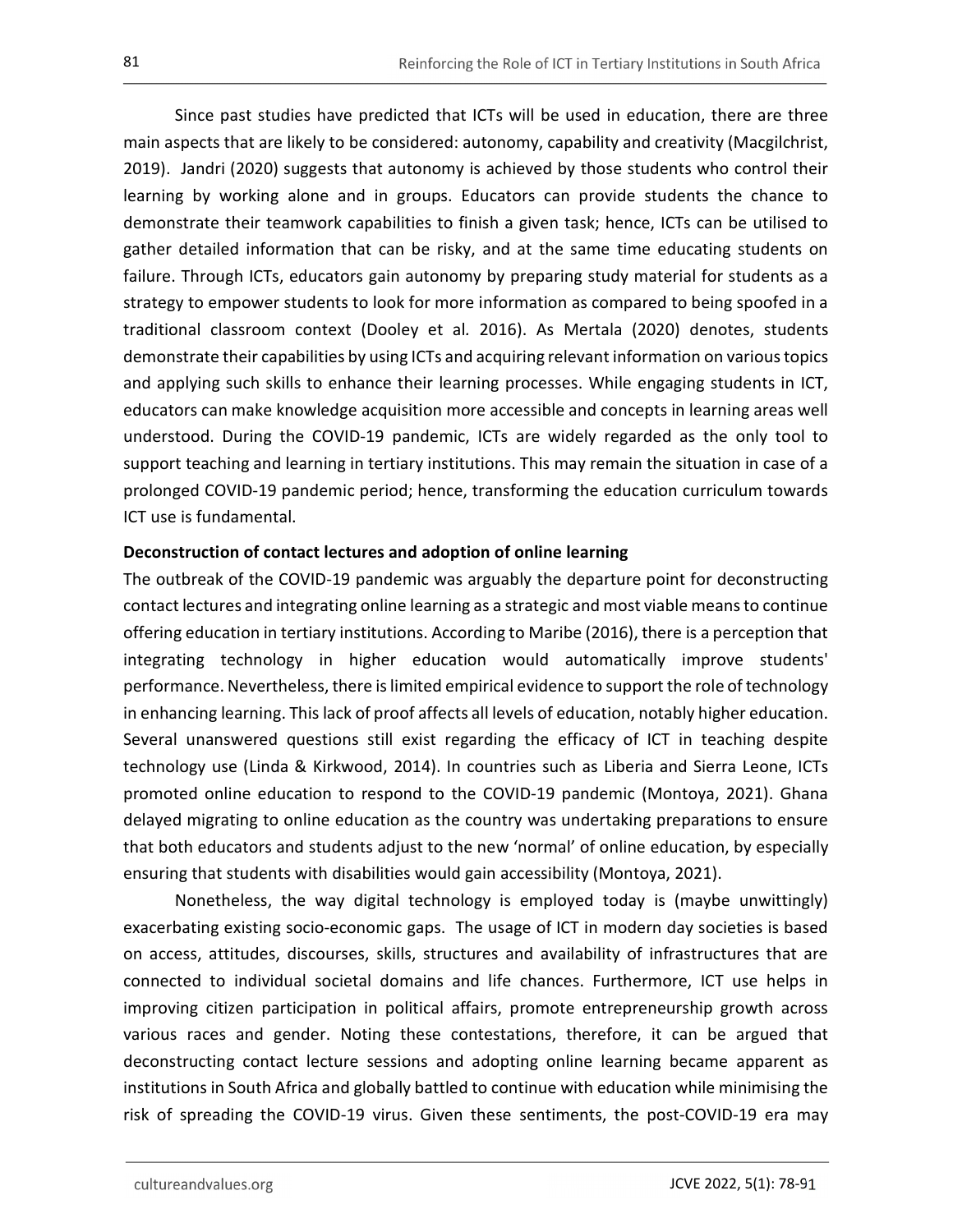require tertiary institutions to normalise and get prepared to embrace online education as a contingency measure to respond to pandemics such as COVID-19.

# Institutional preparedness and ICT use post-COVID-19

The e-readiness of tertiary institutions globally can promote the ease of adoption of ICT in online teaching and learning. The lessons drawn from the current dilemma of COVID-19 challenge tertiary institutions to reconfigure their institutional systems and be ready to utilise ICTs; evidence on the ground indicates that the COVID-19 pandemic may be in existence for a long time. The study by Hove and Dube (2021) attests to this viewpoint by suggesting that since COVID-19 revolutionaries the future of education, institutions need to devise alternative strategies to promote online education as the most viable option to continue teaching and learning. Similarly, Kanyemba and Hofisi (2019) argue that embracing digital technologies to support teaching and learning requires tertiary institutions to be e-ready, in that their systems and infrastructure should be in place to avoid delays or derailing of students' progress. The use of ICT-related virtual platforms (computers, cell phones, projectors, etc.) requires adequate preparation, as the post-COVID-19 era might be dictated by the recurrent virus and may take a long to end. Drawing from these discussions, institutional preparedness remains a key imperative in promoting online teaching and learning post-COVID-19. Since the Knowledge Gap Theory suggests that knowledge cannot be equally accessible to all members of society, tertiary institutions stand a chance to rectify the digital divide by ensuring that every student has ICT skills and is provided with data and computer to access virtual learning. Tertiary institutions in South Africa need to draw lessons from the current education landscape, with its own problems, and they should capitalise on the weaknesses to prepare institutions for better education delivery in times of pandemics or other natural occurrences that may affect contact lectures.

## **METHODOLOGY**

To examine the role of ICT in enhancing teaching and learning post-COVID-19 in Tertiary Institutions in South Africa, the article adopted an explorative qualitative design based on an extensive secondary review approach. A qualitative research as Kumar (2011) holds draws on deductive reasoning, which maintains that the conclusions and findings are valid when assumptions and theories are precisely aligned in a study. The study utilised peer reviewed journal articles, dissertations and other expansive secondary data sources that inform ICTs, COVID-19, and educational transformation in South Africa. The methodology helps interrogate the use of ICTs in transforming tertiary education in the post-COVID-19 era. Content analysis was therefore utilised to analyse secondary data, which was organised into themes following the objectives of this study. Leedy and Omrod (2015) argue that content analysis helps with detailed and systematic examination of the content of certain body of material with the intention of identifying patterns, themes or biases.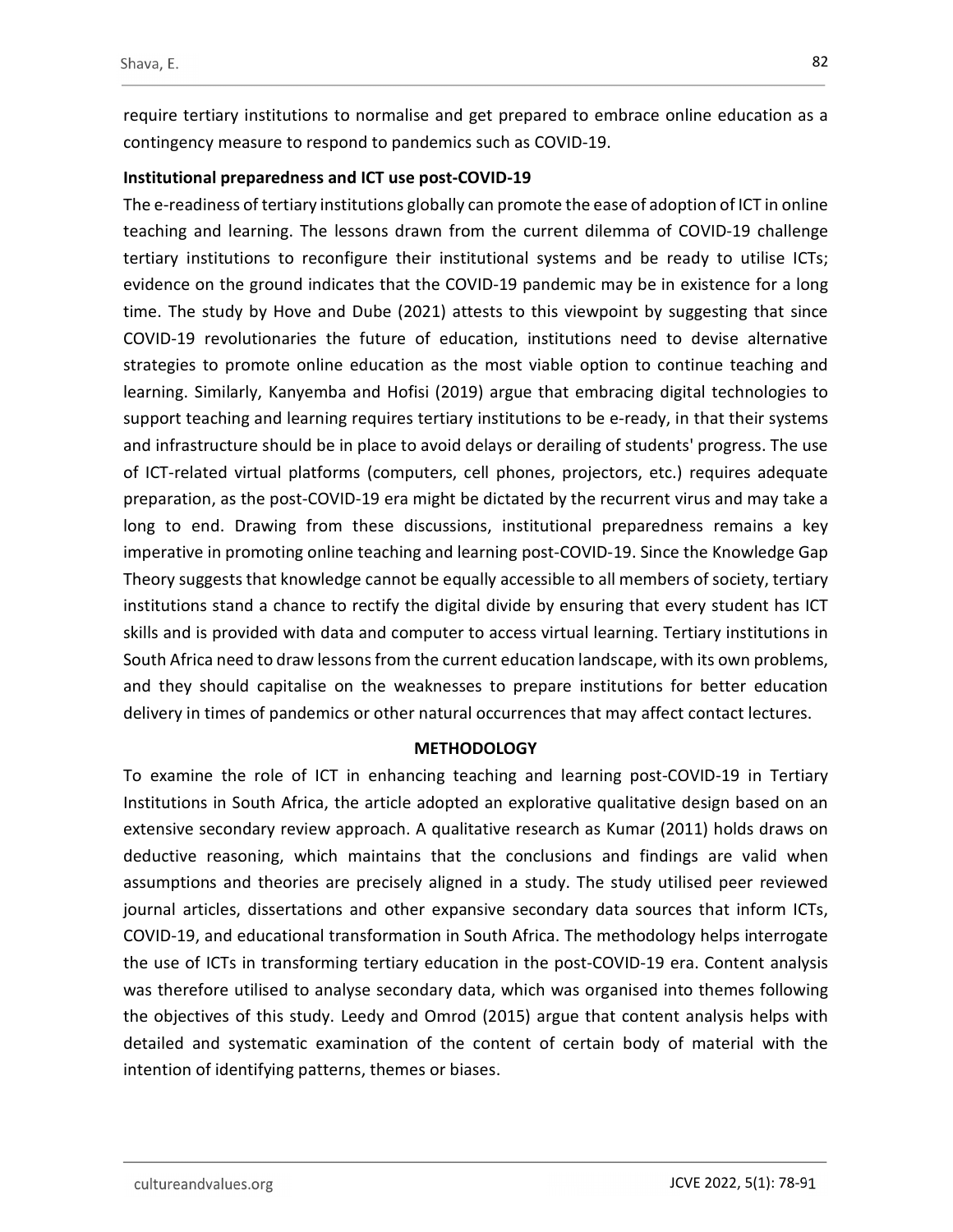## **RESULTS**

This section offers a discussion of the qualitative findings drawn from documents sampled for this study.

# Lack of integration of students and educators in ICT adoption

The adoption of ICTs in tertiary institutions might not be a consultative process; hence, Teras and Kartoglu (2017) posit that online learning often takes various forms that enable modern methods of delivery education assessments. Different education-philosophical and pedagogical bases might sometimes inform and mould online learning. The analyses of data indicated the need to integrate both educators and learners in technology integration sessions to reinforce the online culture amid pandemics such as COVID-19. The merits of using ICTs in tertiary education lie in their ability to provide online designed education such as videos as part of digital learning. The study by Herrington et al. (2010) reiterates that absorbing ICTs within a virtual learning environment is fundamental for establishing relations with stakeholders in research because the online management framework fosters complex and authentic learning. From the review of documents, the researcher noted that involving educators and learners in the creation, implementation and usage of educational technology could also impact how sound technology can support meaningful teaching and learning.

## The digital divide in online education

The review of documents revealed that post-COVID-19 tertiary institutions in rural towns of South Africa might experience considerable setbacks in terms of ICT use. This is because the existing digital divide and limited skills can affect rural students who are enrolled in tertiary institutions for the first time. Montoya (2021) argues that promoting remote education requires adequate access to ICT devices such as computers, internet/mobile and educational resources, and access to network, and training for students and educators. Nonetheless, the complexities of distance education have been felt in South African universities, as rural students may be left behind due to their poverty and low household income (Mhlanga and Moloi, 2020). Apart from poverty and inequalities post-COVID 19, Hodges et al. (2020) criticise online learning by citing its failure to uphold sound pedagogical principles and best practices. Selwyn (2020) concurs that quick fixes in education using technology trigger adverse effects on students' learning. As argued by Harwell (2020), online platforms used during the COVID-19 and likely to be used post COVID-19 are blamed for their limited privacy and surveillance, which can adversely impact students' lives and human dignity. These discussions indicate that in the event COVID-19 ceases, the future of education should be returned to traditional methods as a way of integrating other students from disadvantaged backgrounds, including those who struggle to embrace online teaching and learning. This phenomenon concurs with research from South Africa since COVID-19 has exposed the deep structural inequalities among students who may deter proper learning due to the inaccessibility of ICT, inclusive of, among other things, the internet and modern technological devices.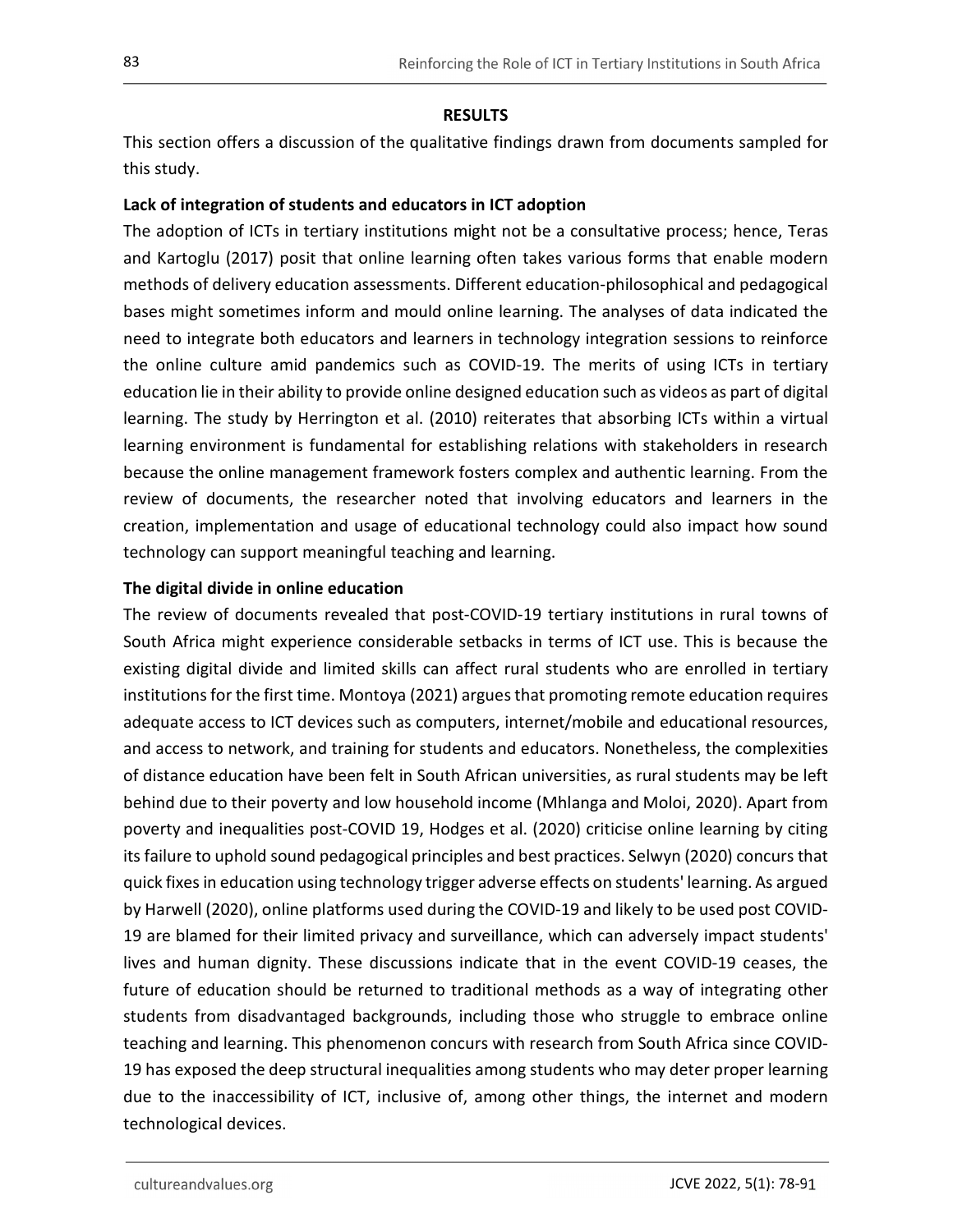## ICTs as 'magic bullets 'in online education

Implementing ICTs in tertiary education in South Africa is not a panacea to ending the problems triggered by COVID-19. The review of extant literature indicated that in many tertiary institutions, ICTs long existed but educators and students were not fully taking advantage of the technological gadgets to improve academic work. Cuban and Jandric's (2015) study corroborates these views, stating that access to ICTs in tertiary education can improve student's academic performance. However, limited evidence supports the idea that educators and students benefitted from using ICT. However, these assertions are subject to criticism given the current educational environment marred by the largescale use of ICTs to promote online learning during COVID-19. Many tertiary institutions globally have transformed their teaching and learning through digital platforms that encourage accessibility and continuity while neglecting the growing digital divide among poor students.

Furthermore, Bayne (2015) criticised how certain ontological assumptions, such as 'technology-enhanced learning,' may limit critical discussion of educational technology. In another study, Knox et al. (2020) argue that digital learning platforms have been chastised for redefining, simplifying, and lowering the concept of learning to fit the education technology revolution narrative better. As a result, Manolev et al. (2019) postulate that although ICTs have redefined and redirected the future of education in many tertiary institutions, they are not 'magic' bullets to tertiary education, though signs of acceptance are high in the event COVID-19 surge persists. In South African tertiary institutions, it is evident that ICTs were widely used when the COVID-19 pandemic broke out. However, post-COVID-19 has shown the need for moving back to contact classes as the feasible means for delivering university education. Therefore, future academic space may be balanced between contact and online classes depending on the severity of the COVID-19 pandemic.

## Limited ICT skills

The migration from the old teaching approach towards an ICT based approach to delivering education during COVID-19 was met with unintentional resistance due to scarce digital skills in both educators and learners in South Africa. However, digital skills are vital for full participation in society hence governments globally are expected to harness their energies to provide ICT access to bridge the digital divide. In South Africa, the absence of digital skills among educators and students was reported in a study by Masha (2021), who regarded digital inequalities as an obstacle to online teaching and learning. Similarly, Songca's (2021) survey reports on some disadvantages of online education and learning in rural universities such as Walter Sisulu University (WSU) in South Africa, where socio-economic inequalities already exist among students. Dismantling the legacy of apartheid in many rural tertiary institutions remains a stumbling block for ICT adoption. This is because many first-year students, for example, enter university with limited skills to navigate school online portals and other teaching and learning tools, which unintentionally triggers a massive digital divide that may hinder rural students from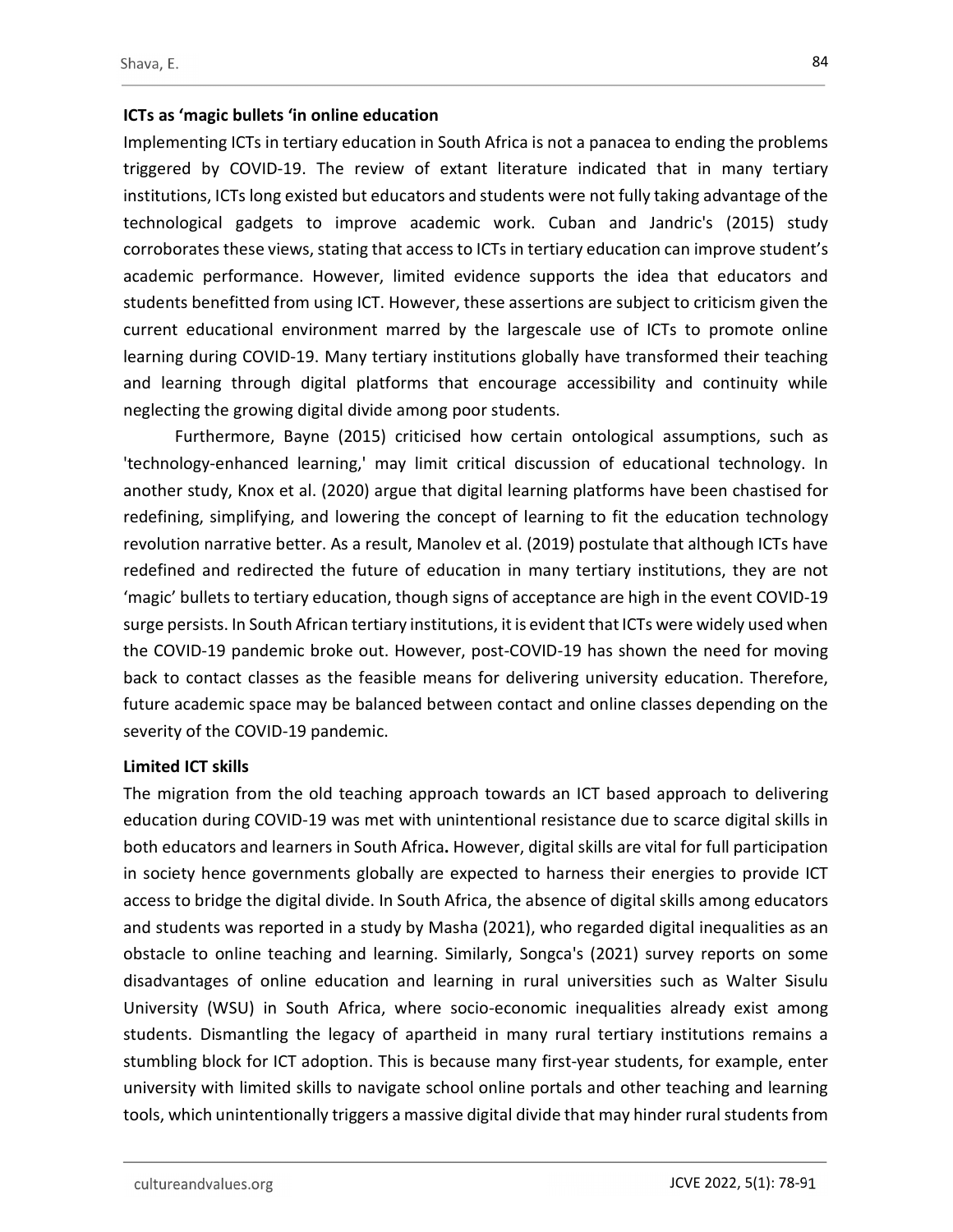acquiring quality education during the COVID-19 pandemic. Nonetheless, the analysis of documents has shown that the benefit of using ICTs in teaching and learning during COVID-19 was unevenly distributed depending on a tertiary institution's economic and social status. The adoption of various online approaches to teaching and learning was necessitated by the desire by tertiary institutions to ensure continuity in education, although under challenging circumstances. However, the skills deficit was a backdrop to ensuring that ICT transformed education in South African tertiary institutions.

## Minimal investment in ICTs

Investing in ICT infrastructure is one of the crucial ways of ensuring that teaching and learning continues in the post-COVID-19 era in many countries. This is because the future is uncertain as to when the pandemic will end; hence, preparation for online education is strategic on the part of tertiary institutions. For years, tertiary institutions have not fully utilised ICTs as a model for teaching and learning. As Goodloe and Ardley (2021) observe, ongoing and continuous training is necessary to ensure that educators and students embrace modern ICTs that are influential in teaching and learning post-COVID-19. For example, in some South African universities modern ICT was already available, but both educators and learners were used to contact classes where close engagement is experienced. The outbreak of the COVID-19 pandemic and subsequent lockdown presented numerous challenges as transforming the face of education using ICTs became inevitable. The review of documents has shown that investing in ICTs can be costly in terms of infrastructure, equipment, technical support staff, and training of educators and students (Kirkwood & Price, 2013). Despite the widespread growth in practice, concerns continue to be expressed about the extent to which effective use is being made of ICT to improve the learning experience of students during COVID-19 in South Africa. Nevertheless, limited evidence exists in the literature to support learning enhancement by introducing technology (ICT) into the classroom; hence, its value in transforming education remains equivocal. From these debates, it can be noted that during COVID-19 pandemic lockdown in South Africa, ICTs were employed as innovative alternative mechanisms that replace the traditional contact classes approach, although their effectiveness is largely debatable.

#### High costs of data

The primary goal of institutions of higher learning is to produce skills by offering quality education in the process ensuring the university reputation remains intact in the global scene (Kandiri, 2014). The outbreak of COVID-19 triggers various challenges for students in South Africa in terms of data. Although many universities provided data to students, it was not enough to surf the internet and conduct all school-related work. This is evidenced in Jarke and Breiter's (2019) study, which notes the dangers of limited student data. It may derail academic progress and create further inequalities among students who cannot afford data due to low-income family backgrounds.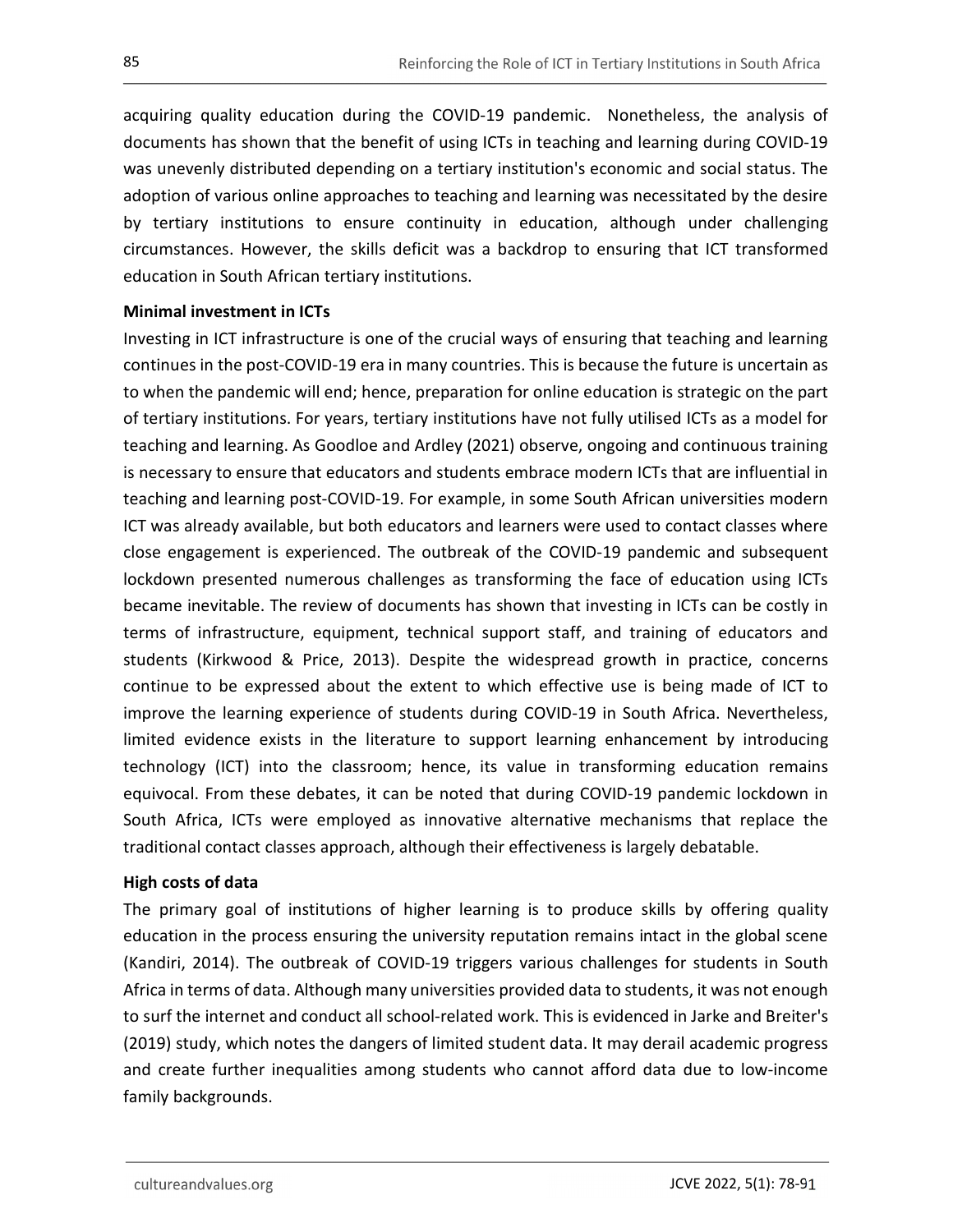Apart from the high costs of data to purchase ICT, a behavior change was noted among students in tertiary institutions as they became uncontrollable owing to the wide use of digital machines (Knox et al. 2020). The study by Williamson (2020) affirms that excess exposure of students to online services may create a negative outcome in terms of academic performance. Therefore, it can be argued that although ICTs helped a lot in ensuring that students continue with schoolwork amid COVID-19, the absence of monitoring and evaluation on how ICTs are being used triggers other challenges because exposure to harmful sites is rife during remote learning. It remains the call for territory institutions to ensure that in the case of data provided to students, the ICT department must flag unfruitful or harmful websites such as pornographic sites to help students limit their exposure to websites that are not developmental. ICTs, in this case, need proper governance to ensure that they are used positively to respond to the needs of students during and post COVID-19.

# Cyber-attacks in online education

The transition from formal, contact learning to virtual learning posed various challenges that included cyber-attacks in tertiary institutions. A cyber-attack refers to the intentional breach of information of an organisation or an individual by a person who intends to benefit by disrupting the victim's work (Goud, 2018). Cyber-attacks manifest themselves in different forms, and during COVID-19, threats emanating from such attacks became many. Kshetri (2021) argues that during the COVID-19 lockdown in America for example, cyberattacks struck schools and universities harder than any other industry. In South Africa, as Sekgololo (2021) holds, cyberattacks threaten e-learning (online teaching and learning) due to the lack of cybersecurity systems to protect both educators and students from the online space. Online learning using tablets, cellphones, PCs and laptops may result in security breaches as some students are unaware of the latest security patches and recommendations, which gave hackers leverage (Naik, 2020). In most circumstances, hackers would cyberbully their victims or access home networks and accounts of unsuspecting students, resulting in data loss or log-in details to access user accounts. FA NEWS (2020) notes that universities face cyber risks that may affect storing of institutional and student data, engagement of vendors, independent contractors, or service providers that may pose as third parties, among others. Such threats may affect university systems or lead to data leakage through hacking. South Africa's poor ranking exacerbates cybercrime (cybersecurity breaches with criminal intent); the country is the third affected country globally after Russia and China. Financially, projects have revealed that South Africa loses close to R2.2 billion annually owing to cybercrime, and the percentage is ever-increasing. In tertiary institutions, phishing, hacking, and other forms of cybersecurity breaches are experienced in various institutions. It appears like a growing culture that threatens the future of education even post-COVID-19. The fear associated with cybercrime is that neither students nor educators can avert the cyberattacks, resulting in students or institutional data being compromised. Based on the threat of cyberattacks nationally, the South African government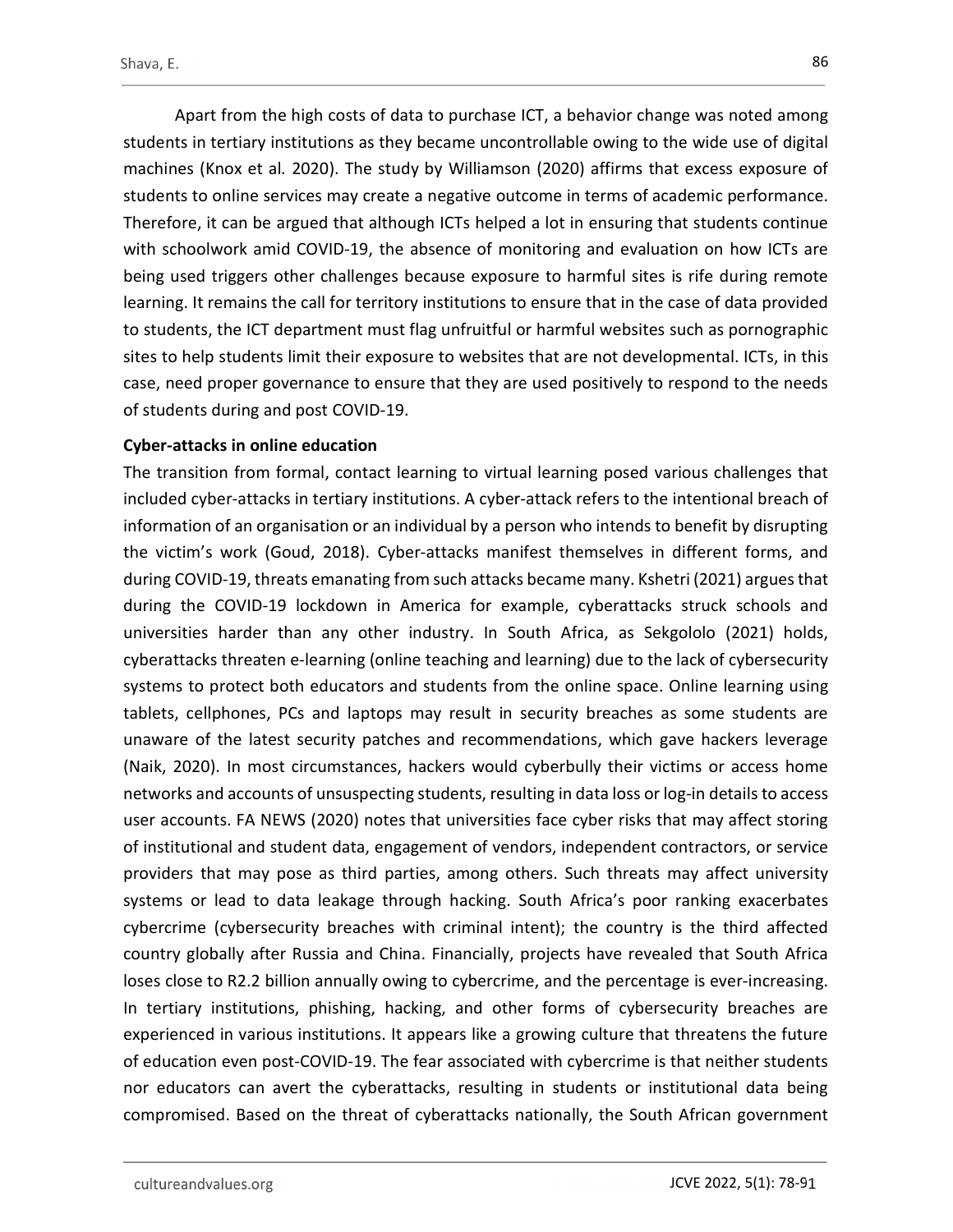has a long way to ensure that solid cybersecurity systems are in place to minimise data breaches that may derail or compromise the integrity of tertiary institutions among other government departments. Providing cybersecurity resiliency should inform future planning of tertiary institutions as threats emanating from cyberattacks should be avoided in the short term and post-COVID-19 to promote online teaching and learning.

# **CONCLUSION**

The analysis of documents revealed that ICTs were widely embraced in tertiary institutions during the COVID-19 pandemic lockdown. However, a minority of students and lecturers still lack the technological expertise to utilise modern technologies. The growing digital divide associated with poverty and inequalities was a significant constraint to using ICTs in tertiary institutions, as students from low-income families are excluded from online learning. The lack of integration of students and educators is another hindrance that needs to be considered in South African tertiary institutions when planning to adopt ICTs as part of teaching and learning. The analysis of documents further revealed that threats from cyber-attacks may hinder education transformation in tertiary institutions during COVID-19. The review of literature revealed that in some tertiary institutions in South Africa, students and educators do not possess the vital digital expertise to avoid hacking, phishing, and other forms of cyberattacks. This creates a gap for tertiary institutions to invest in sophisticated software that guarantees cyber security resilience, which is vital for protecting institutional data. Based on these conclusions, next section offers recommendations in the of the study.

## Recommendations

**Policy level:** At this level, the government of South Africa needs to have the political will to address challenges facing tertiary institutions regarding ICT. By increasing funding to tertiary institutions, the government can help promote online teaching and learning in times of pandemics such as COVID-19. In addition, the government can design more ICT policies that are supported with dedicated budgets to support tertiary institutions to meet the demands of online educations, such as buying data and laptops for vulnerable students.

**Organisational level:** At the organisational level, universities in South Africa are encouraged to prepare their educators and students to embrace ICT as a responsive measure to the effects of the COVID-19 pandemic. This can be done by initiating regular workshops and in-service training of teaching staff and administrators in pedagogical issues and digital platforms such as Teams and Zoom. Equipping staff and students makes universities stand stronger post-COVID-19 as preparedness for disasters like COVID-19 is key to continuing education.

The study was limited by reliance on ICT and tertiary education documents in South Africa. Future qualitative studies may be conducted to examine students' perceptions in selected universities in South Africa on how they used ICTs to improve their academic performance during the COVID 19 pandemic.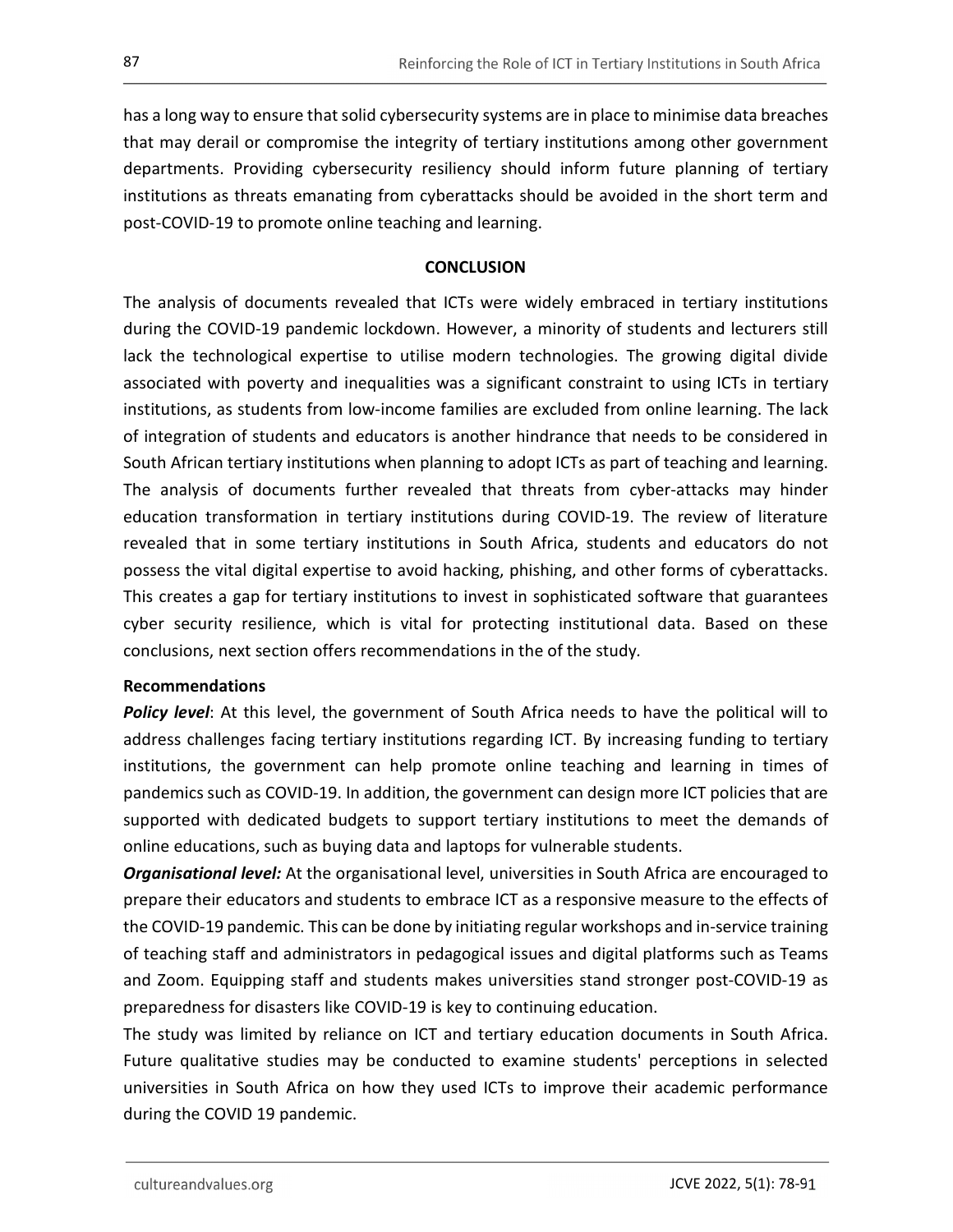# **REFERENCES**

- Albion, P., Forkosh-Baruch, A., & Tondeur, J. (2015). Thematic Working Group 3: Professional development for policy makers, school leaders and teachers. In K. W. Lai (Ed.), Technology Advanced Quality Learning for All: EDUsummIT 2015 Summary Report (pp. 22-28). Dunedin, NZ: University of Otago College of Education.
- Bastani, A. (2019). Fully automated luxury communism: A manifesto. London and Brooklyn: Verso.
- Bayne, S. (2015). What's thematter with 'technology-enhanced learning'? Learning, Media and Technology, 40(1), 5–20. https://doi.org/10.1080/17439884.2014.915851
- Baytak, A., Tarman, B., & Ayas, C. (2011). Experiencing technology integration in education: Children's perceptions. International Electronic Journal of Elementary Education, 3(2), 139-151.
- Bulfin, S., Johnson, N., & Bigum, C. (Eds.). (2015). Critical perspectives on technology and education. New York: Palgrave.
- Clarke, A. (2020). Digital government units: what are they, and what do they mean for digital era public management renewal?, International Public Management Journal, 23(3), 358- 379, https://doi: 10.1080/10967494.2019.1686447
- Cuban, L., & Jandrić, P. (2015). The dubious promise of educational technologies: Historical patterns and future challenges. E-Learning and Digital Media, 12(3-4), 425-439. https://doi.org/10.1177 /2042753015579978. Dooley, Mc Munn, T. Lewis Ellison, M. Welch, M. Allen., & Bauer, D. (2016). "Digital Participatory
- Pedagogy: Digital Participation as a Method for Technology Integration in Curriculum." Journal of Digital Learning in Teacher Education, 32(2), 52–62. doi:10.1080/21532974.2016.1138912.
- FANEWS (2020). Covid-19 Ramps Up Cyber Risks Facing Education Sector. Retrieve from: https://www.fanews.co.za/article/risk-management/32/general/1218/covid-19-rampsup-cyber-risks-facing-education-sector/30049
- Fuchs, C. (2020). Communicative socialism/digital socialism. TripleC, 18(1), 1–31.
- Goodloe, A.R.W., & Ardley, J.N. (2021). Social Justice: A Missing Link in a Literary Review of Successful Strategies Utilized by Principals for Retaining African American Teachers. Journal of Culture and Values in Education, 4(2), 105-119. https://doi.org/10.46303/jcve.2021.9
- Goud N. (2018). Ways to prevent cyber-attacks on your company. Retrieved from: https://www.cybersecurity-insiders.com/ways-to-preventcyber-attacks-on-yourcompany/
- Harwell, D. (2020, 1 April). Mass school closures in the wake of the coronavirus are driving a new wave of student surveillance. Washington Post,<br>https://www.washingtonpost.com/technology/2020/04/01/onlineproctoring-collegeexams-coronavirus/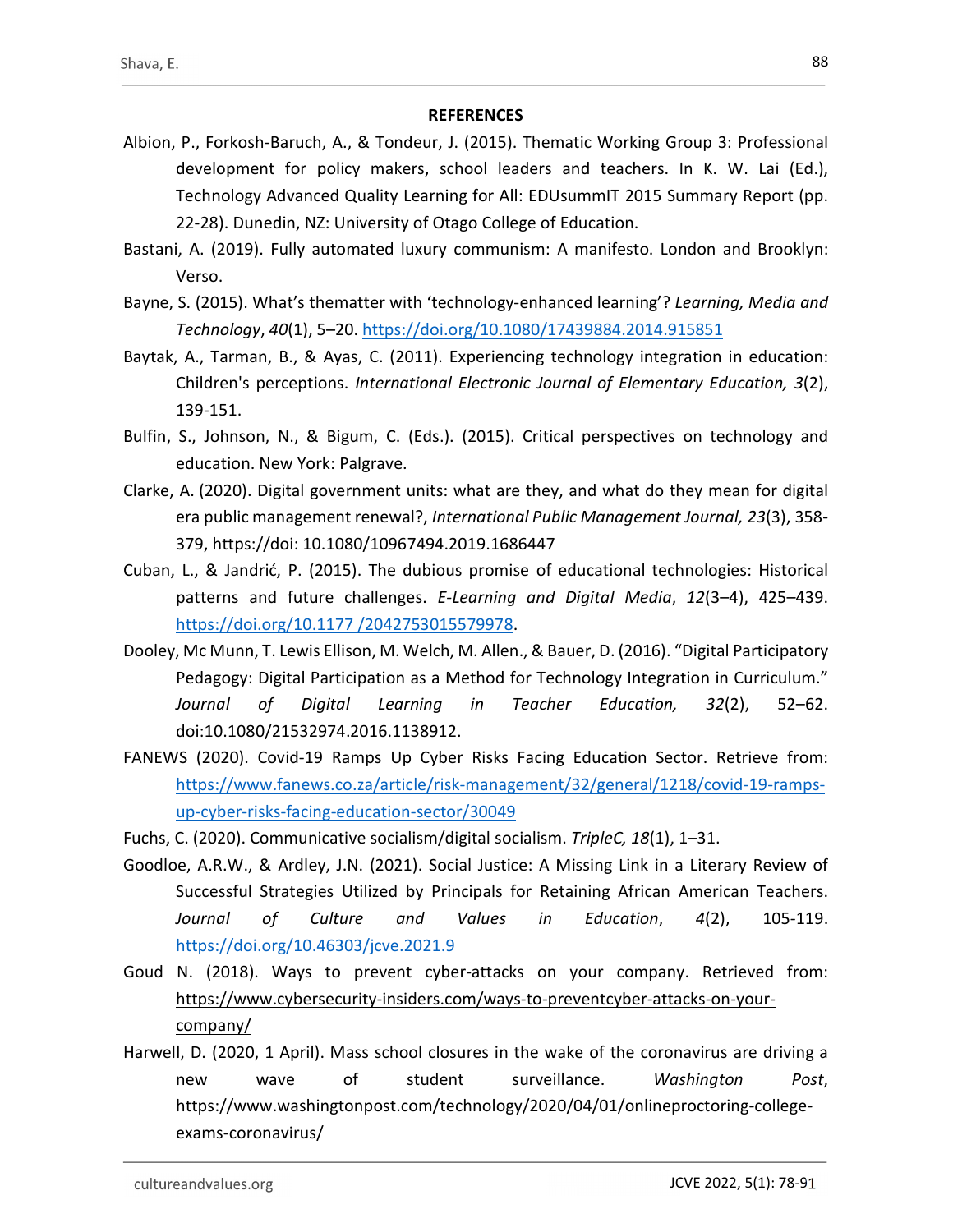- Herrington, J., Reeves, T. C., & Oliver, R. (2010). A guide to authentic e-learning. London: Routledge.
- Hodges, C., Moore, S., Lockee, B., Trust, T., & Bond, A. (2020). The difference between emergency remote teaching and online learning. *EDUCAUSE Review*.<br>https://er.educause.edu/articles/2020/3/thedifference-between-emergency-remoteteaching-and-online-learning<br>Hove, B., & Dube, B. (2021). COVID-19 and the entrenchment of a virtual elite private school:
- Rethinking education policies in Zimbabwe. Journal of Culture and Values in Education, 4(2), 84-94. https://doi.org/10.46303/jcve.2021.5
- Jandrić, P. (2020). Postdigital research in the time of Covid-19. Postdigital Science and Education, 2(2), 233–238. https://doi.org/10.1007/s42438-020-00113-8
- Jandrić, P. (2017). Learning in the age of digital reason. Rotterdam: Sense Publishers
- Jarke, J., & Breiter, A. (2019). Editorial: The datafication of education. Learning, Media and Technology, 44(1), 1–6. https://doi.org/10.1080/17439884.2019.157383
- Kandiri, J.M. (2014). Effective implementation of technology innovations in higher education institutions: A survey of selected projects in African Universities. (PhD Thesis, Kenyatta University).
- Kanyemba, D., & Hofisi, C. (2019). e-Government Innovation for Improved Service Delivery. Journal of Public Administration, 54(2), 207-222.
- Kirkwood, A., & Price, L. (2013). Technology-enhanced learning and teaching in higher education: What is 'enhanced' and how do we know? A critical literature review. Open Research Online, 1-44.
- Knox, J., Williamson, B., & Bayne, S. (2020). Machine behaviourism: Future visions of 'learnification' and 'datafication' across humans and digital technologies. Learning, Media and Technology, 45(1), 31–45. https://doi.org/10.1080/17439884.2019.1623251
- Kshetri, N. (2021). Cybercriminals use pandemic to attack schools and colleges. Retrieved from https://theconversation.com/cybercriminals-use-pandemic-to-attack-schools-andcolleges-167619
- Kumar, R. (2011). Research Methodology: A step by step Guide for beginners. 3rd Edition. London: Sage Publications.
- Leedy, D.P. & Ormrod, E.J. (2015). Practical research: Planning and design. Eleventh edition. Boston: Pearson Education
- Linda, P., & Kirkwood, A. (2014). Using technology for teaching and learning in higher education: a critical review of the role of evidence in informing practice. Higher Education Research & Development, 33(3), 549–564. https://doi:10.1080/07294360.2013.841643
- Manolev, J., Sullivan, A., & Slee, R. (2019). The datafication of discipline: ClassDojo, surveillance and a performative classroom culture. Learning, Media and Technology, 44(1), 36–51. https://doi.org/10.1080 /17439884.2018.1558237.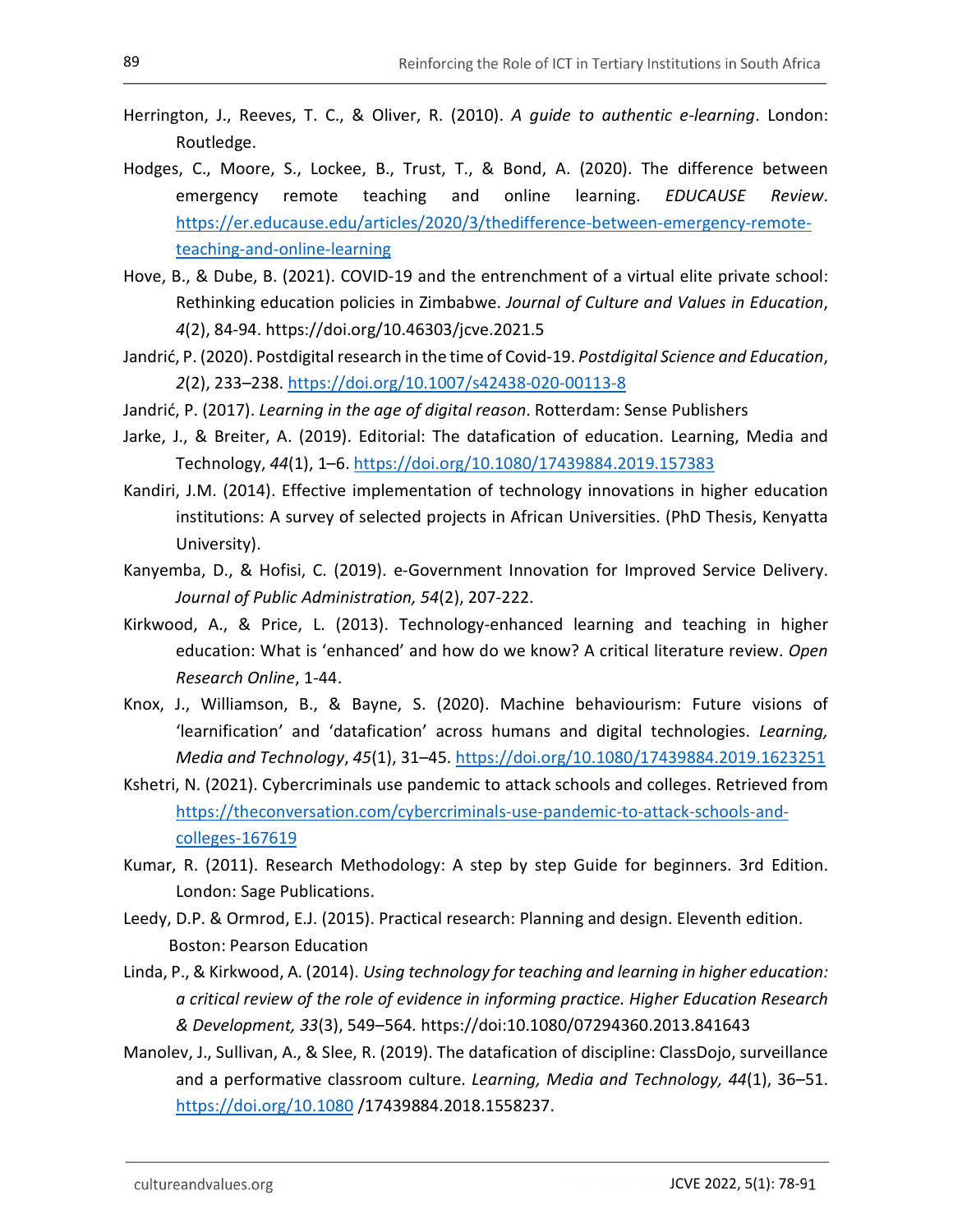- Masha, A.K. (2021). Challenges of Remote Learning During COVID-19: The Case of a Rural University. International Journal of Innovation, Creativity and Change, 15(10), 606-627.
- Macgilchrist, F. (2019). Cruel optimism in edtech: when the digital data practices of educational technology providers inadvertently hinder educational equity, Learning, Media and Technology, 44(1), 77-86, https://doi: 10.1080/17439884.2018.1556217
- Mertala, P. (2020). Paradoxes of participation in the digitalization of education: a narrative account, Learning, Media and Technology, 45(2), 179-192, https://doi: 10.1080/17439884.2020.1696362
- Mhlanga, D., & Moloi, T. (2020). COVID-19 and the Digital Transformation of Education: What Are We Learning on 4IR in South Africa? Educational Science, 10(180), 1-11.
- Mlambo, S., Rambe, P. & Schlebusch, L. (2020). Effects of Gauteng's provinces educators' ICT self-efficacy on their pedagogical use of ICTs in classrooms. Heliyon, 6(4): 1-14.
- Montoya, S. (2021). The Importance of Monitoring and Improving ICT Use in Education Post-Confinement. Retrieved from http://uis.unesco.org/en/blog/importance-monitoringand-improving-ict-use-education-post-confinement
- Moribe, PP. (2016). The role of education technology in transforming education at University of Technology. MA Dissertation, Cape Peninsula University of Technology.
- Morris, C. T., & Chapman, L. A. (2020). Special issue editorial: Disrupting norms in teacher preparation programs: Navigating challenges and sharing successes. Journal of Culture and Values in Education, 3(1), i-iv. https://doi.org/10.46303/jcve.03.01.ed
- Naik, S. (2020). Covid-19 in SA: Online learning cybercrime warning. Retrieved from https://www.iol.co.za/news/south-africa/gauteng/covid-19-in-sa-online-learningcybercrime-warning-47758259
- Republic of South Africa. National Integrated ICT Policy White Paper (2016). Pretoria. Government Printer.
- Selwyn, N. (2010). Looking beyond learning: Notes towards the critical study of educational technology. Journal of Computer Assisted Learning, 26(1), 65–73. https://doi.org/10.1111/j.1365-2729.2009.003
- Sima, V., Gheorghe, I.G., SubiC, J., & Nancu, D. (2020). Influences of the Industry 4.0 Revolution on the Human Capital Development and Consumer Behavior: A Systematic Review. Sustainability, 12, 4035; doi:10.3390/su12104035
- Songca, R.N., Ndebele, C., & Mbodila, M. (2021). Mitigating the Implications of Covid-19 on the Academic Project at Walter Sisulu University in South Africa: A Proposed Framework for Emergency Remote Teaching and Learning. Journal of Student Affairs in Africa, 9(1), 41‑60.
- Sekgololo, J. (2021). Cybersecurity, e-learning and the rise of online student protests. Retrieved fromhttps://mg.co.za/opinion/2021-06-09-cybersecurity-e-learning-and-the-rise-ofonline-student-protests/